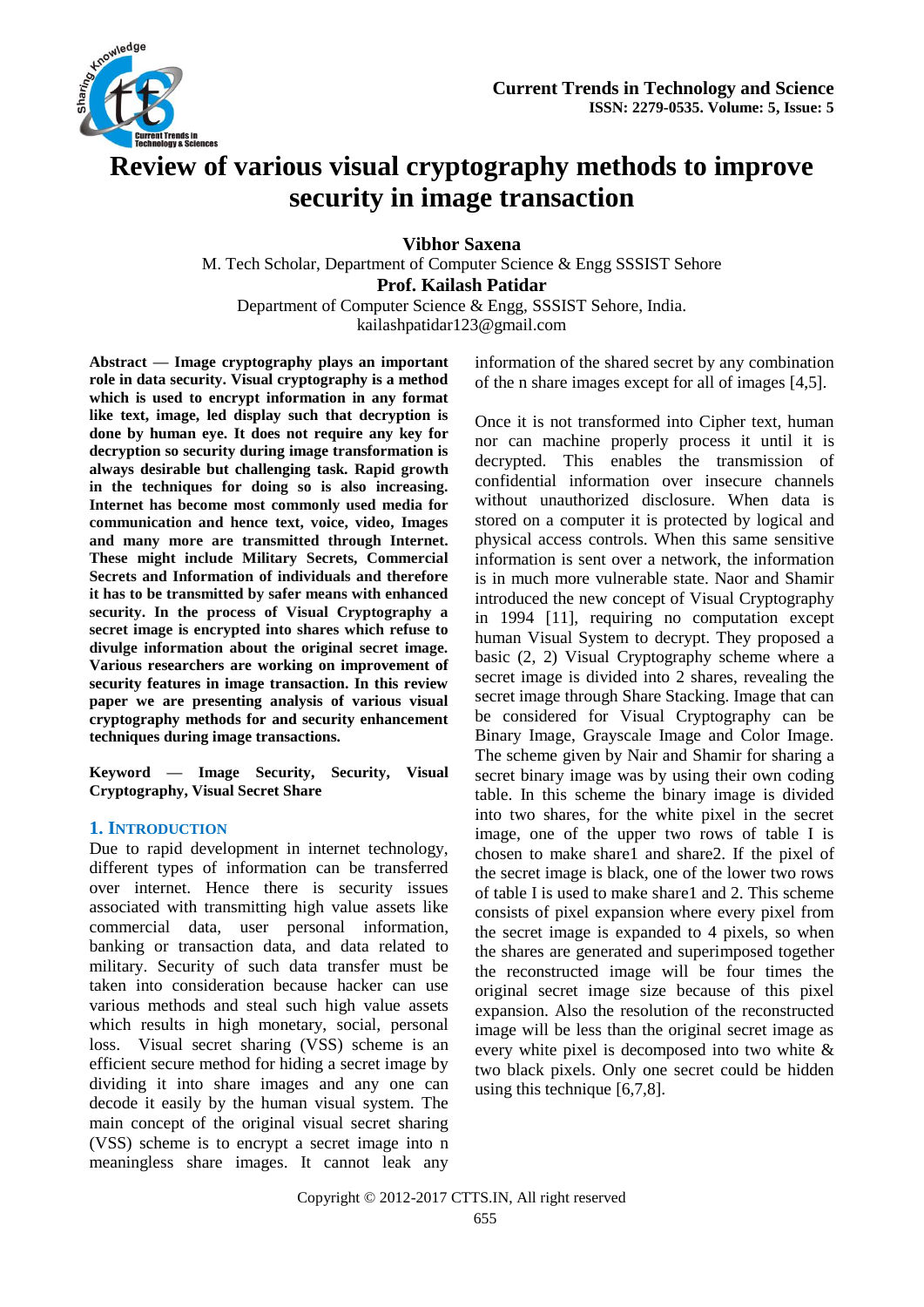

Figure 1.1 Visual Cryptography

## **2. Related work**

Arya k.rakhee baiju et al [1] worked on A Novel Visual Cryptographic Scheme for Improved Binary Image Quality.

According to Arya Visual Cryptography is an encryption method which shares secret information into n shares and decrypted into original image without any cryptographic technique. Existing visual cryptography does not provide good visual quality reconstructed image. Hence author proposed novel visual cryptography method with additional post processing technique which preserves good quality recovered image. Experimental results on this technique clearly shown that recovered image has competitive visual quality compared with input binary image.

Naor & Shamir [4] proposed visual cryptography scheme in 1994. This is the basic scheme of visual cryptography in which the secret image is divided into two shares. The shares generated are meaningless. When the two shares are stacked together, it produces the original secret image. This scheme is only for black & white images. Ateniese, Blundo & Stinson [2,3] proposed extended visual cryptography in 1996. This scheme contains meaningful shares. The (2,2) EVC theme projected during this needed enlargement of one picture element within the original image to four sub pixels which may then be chosen to supply the specified pictures for every share. Up to 1997, Visual cryptography schemes were applied to only black & white images.

Verheul & Tilborg [3, 4], proposed first colored visual cryptography scheme. But this scheme produces meaningless share. Wu and Chen [4] in 1998, were the first researchers to present the visual cryptography schemes to share two secret images in two shares Hsu et al [5] proposed another scheme in 2004. The scheme hides two secret images in two share images with arbitrary rotating angles. Verheul

#### **Current Trends in Technology and Science ISSN: 2279-0535. Volume: 5, Issue: 5**

and Van Tilborg [6] proposed a scheme for colored secret images can be shared; the concept of arcs was used to construct a colored visual cryptography scheme S J Shyu et al [7] were first researchers to advise the multiple secrets sharing in visual cryptography. This scheme encodes a set of  $n \ge 2$ secrets into two circle shares. The n secrets can be obtained one by one by stacking the first share and the rotated second shares with n different rotation angles. To encode unlimited shapes of image and to remove the limitation of transparencies to be circular.

## **3. VISUAL CRYPTOGRAPHY METHODS**

#### **3.1. Visual Cryptographic Schemes for Black and White Images / Binary Images**

- **a) Binary Images:** Wu and Chen [4, 9] in 1998, were the first researchers to present the visual cryptography schemes to share two secret images in two shares. In this scheme two secret binary images were considered which were hidden into two random shares, namely share A and share B. In retrieving phase the first secret image can be revealed by stacking the two shares, denoted by A⊗ B, and the second secret can be revealed by first rotating share A by angle  $\Theta$  anticlockwise. The rotation angle  $\Theta$ was designed to be 90◦.
- **b)** Previous efforts in visual cryptography were restricted to binary images which is insufficient in real time applications. It is proposed visual cryptography for gray level images by dithering techniques. Instead of using gray sub pixels directly to constructed shares, a dithering technique is used to convert gray level images into approximate binary images. Then existing visual cryptography schemes for binary images are applied to accomplish the work of creating shares. The effect of this scheme is still satisfactory in the aspects of increase in relative size and decoded image quality, even when the number of gray levels in the original image still reaches 256 [16,18].

#### **3.2. Visual Cryptography Schemes for color images -**

**a) For Single Secret Sharing-** Till 1997 visual cryptography schemes were applied to only black and white images. Verheul and Van Tilborg [3] developed Colored visual cryptography scheme. Colored images with r colors, the pixel expansion m is r×3. These

Copyright © 2012-2017 CTTS.IN, All right reserved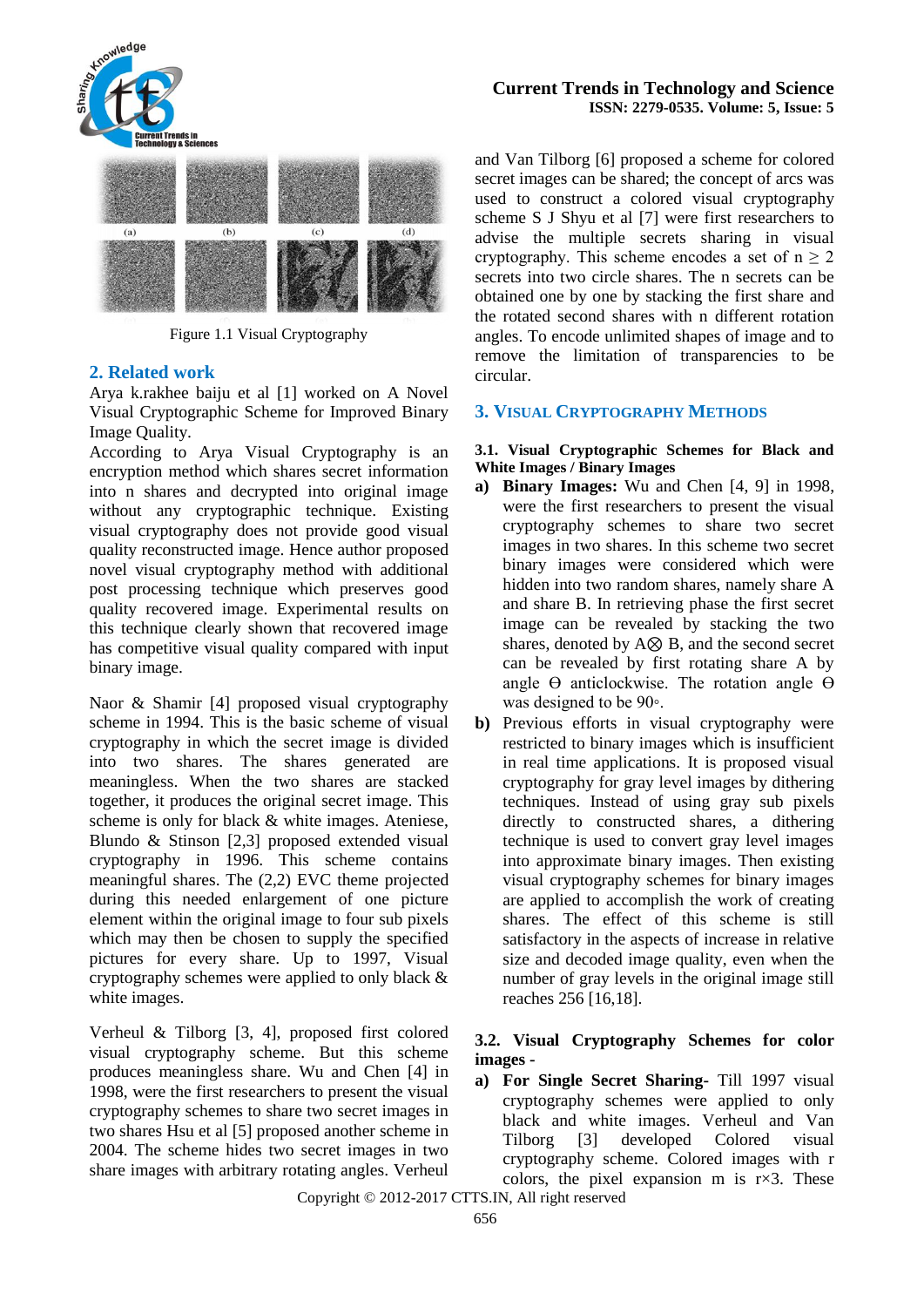

schemes share generated were meaningless. This is very popular in use, Colored secret images can be shared using this method; the concept of arcs was used to construct a colored visual cryptography scheme [11, 13]. As color images are extremely famous, in c-colorful visual cryptography scheme one pixel is transformed into m sub pixels, and each sub pixel is divided into c color regions. In each sub pixel, there is exactly one color region colored, and all the other color regions are black. Cryptography scheme color of one pixel depends on the interrelations between the stacked sub pixels.

- **b)** The first approach to realize color VCS is to print the colors in the secret image on the shares directly similar to basic model. It uses larger pixel expansion which reduces the quality of the decoded color image [10].
- **c)** The second approach converts a color image into black and white images on the three color channels (red, green, blue or equivalently cyan, magenta, yellow), respectively, and then apply the black and white VCS to each of the color channels. This results in decrease of pixel expansion but reduces the quality of the image due to halftone process.
- **3.3 Visual cryptography for general access structures:** In (k,n) Basic model any "k" shares will decode representation is extended to general access structures by G. Ateniese, C. Blundo, A. De Santis, and D. R. Stinson [6], where an access structure is a specification of all qualified and forbidden subsets of "n" shares. Any subset of "k" or more qualified shares can decrypt the secret image but no information can be obtained by stacking lesser number of qualified shares or by stacking disqualified shares. The secret image which reduces security level. To defeat this concern the fundamental
- **3.4 Halftone Visual Cryptography:** The meaningful shares generated in extended visual cryptography proposed by Mizuho nakajima and yasushi yamaguchi [7] was of poor quality which again increases the suspicion of data encryption. Zhi Zhou, Gonzalo R. Arce, and Giovanni Di Crescenzo proposed halftone visual cryptography which increases the quality of the consequential shares.

## **4. CHALLENGES IN VISUAL CRYPTOGRAPHY METHODS-**

As protecting template in the database securely is one of the Challenges in any biometric system. Here visual cryptography technique is applied to iris authentication system. In this system there are two modules: Enrollment module and Authentication module. For accessing any secure resource by authenticated users this system can be used.

4.1 Enrollment The administrator will collect the eye image of the eligible users those are having access to secure resource. The enrolled eye image is required to be processed so characteristic iris features can be extracted for this purpose algorithms are developed from.

Three steps that are: segmentation, normalization, and feature extraction are performed as conferred below:

- **Segmentation** is performed to extract the iris from the eye image. By employing circular Hough transform boundary of iris is searched. By fitting two lines using the linear Hough Transform eyelids are detected and eyelash is separated by threshold technique.
- **Normalization** of iris region is carried out using Daugman's rubber sheet model. This model remaps each pixel within the iris region to a pair of polar coordinates. The center of the pupil is considered as the reference point and the radial vectors circle through the iris region.
- **Feature extraction** is done by convolving the normalized iris pattern into one dimensional Log- Gabor wavelets. The resulting phase information for both the real and the imaginary response is quantized, generating a bitwise template which is of 20\*480 sizes. In the existing system generated template is stored in the database.
- 4.2 **Authentication** For authentication user will provide share in the form of ID card. System finds the corresponding share from database. By stacking two shares first I1iris template image is created. And from this image iris feature template is generated. The new eye image supplied by user will be processed with three steps: segmentation, normalization and feature extraction which generates iris feature template. Then these two feature templates are matched using hamming distance.

Copyright © 2012-2017 CTTS.IN, All right reserved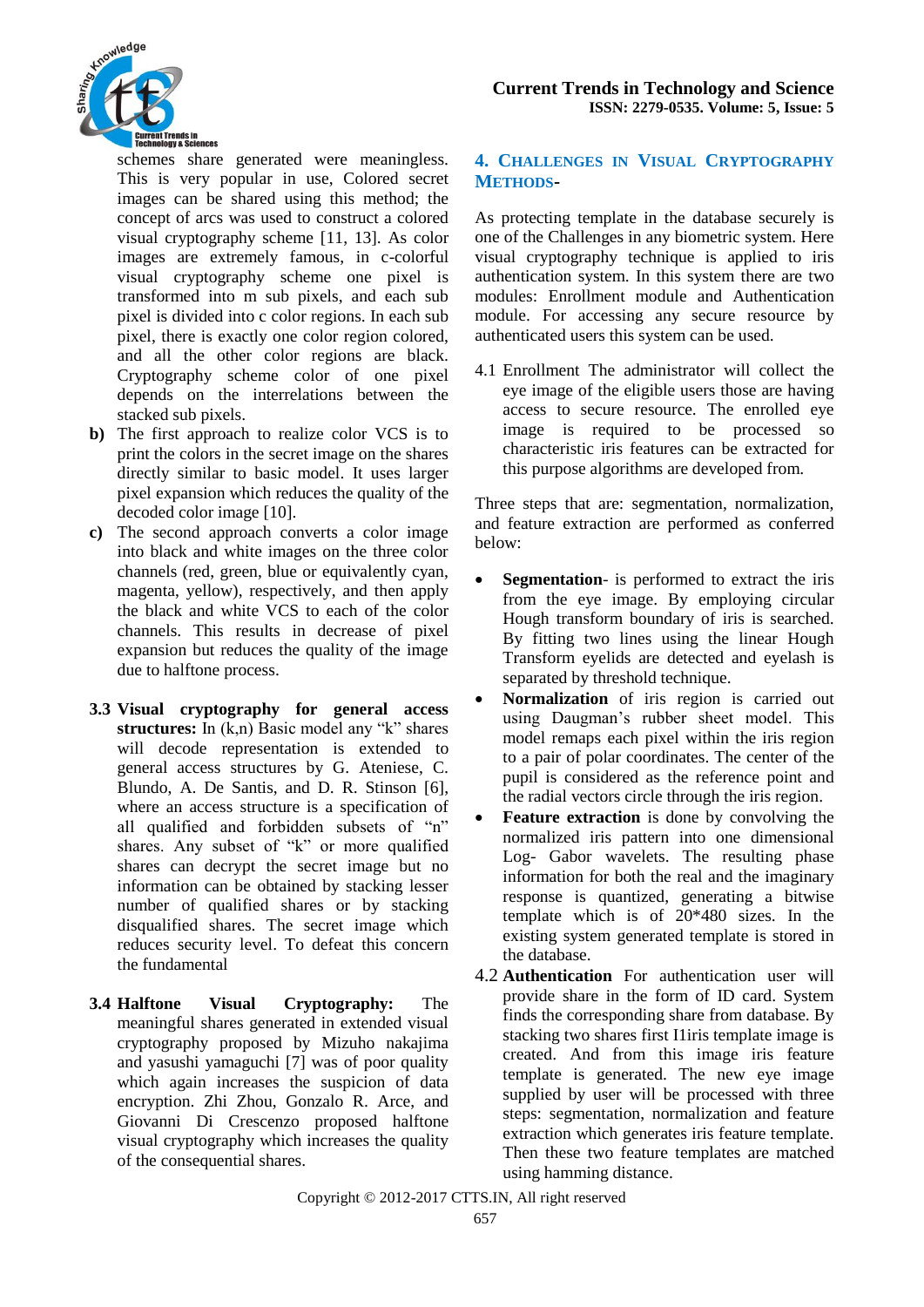

# **5. COMPARATIVE ANALYSES OF VARIOUS VISUAL CRYPTOGRAPHY METHODS**

Table 1 shows Comparative analyses of various Visual Cryptography methods. This analysis shows comparisons of various images such as binary, grey scale and colored images.

| Author                                                        | <b>Year</b> | No. of<br>Secret<br>Images | <b>Type of Image</b>        | <b>Types of Shares</b><br>Generated | Description                                                                                                                                                                              | Reference<br>No. |
|---------------------------------------------------------------|-------------|----------------------------|-----------------------------|-------------------------------------|------------------------------------------------------------------------------------------------------------------------------------------------------------------------------------------|------------------|
| Naor & Shamir                                                 | 1994        |                            | <b>Binary</b>               | Meaningless                         | Use coding table to generate<br>the shares                                                                                                                                               | $\overline{[1]}$ |
| Ateniese.<br>Blundo &<br>Stinson                              | 1996        | 1                          | Binary                      | Meaningful                          | Extended visual<br>cryptography scheme                                                                                                                                                   | $\overline{121}$ |
| E.R. Verheul<br>and van Tilborg                               | 1997        |                            | Colored                     | Meaningless                         | Colored secret images can<br>be shared: the concept of<br>arcs was used to construct a<br>colored visual cryptography<br>scheme.                                                         | 131              |
| Wu and Chen                                                   | 1998        | $\overline{\mathbf{2}}$    | <b>Binary</b>               | Random                              | This visual cryptography<br>scheme is to share two<br>secret images in two shares,<br>with rotation angle<br>restriction                                                                 | [4]              |
| Hsu et al                                                     | 2004        | 2                          | <b>Binary</b>               | Meaningless                         | Arbitrary angle rotation to<br>create the second secret.                                                                                                                                 | 51               |
| Tzung-Her<br>Chen Kai-<br>Hsiang Tsao.<br>and Kuo-Chen<br>Wei | 2008        | $n = 2$                    | Binary, Gray,<br>Color      | Meaningless                         | turn more secret images into<br>the same share images                                                                                                                                    | $f$ $f$ $f$ $f$  |
| Daoshun Wang                                                  | 2009        | $n = 1$                    | binary, grayscale,<br>color | Meaningful                          | Extended visual<br>cryptography schemes using<br>matrix extension algorithm                                                                                                              | T71              |
| Siddharth<br>Malik, Anjali<br>Sardana, Java                   | 2012        | 1                          | Colored                     | Random                              | The proposed technique is<br>implemented with the SDS<br>algorithm and involves three<br>steps that are Seiving.<br>Division and Shuffling                                               | r <sub>1</sub>   |
| Hirdesh Kumar.<br>Awadhesh<br>Srivastava                      | 2014        | 1                          | Colored                     | Meaningful                          | based on secret image<br>sharing and key<br>safeguarding technique, an<br>effective and generalized<br>scheme of color image<br>hiding is proposed by means<br>of numerical computations | [9]              |



# **6. CONCLUSION AND FUTURE WORKS**

Cryptography is well known and widely used tech. That manipulates much information in order to cipher or hide their existence. This tech. Have many applications in computer science and other related fields; they are used to protect email messages, credit card information, corporate data etc. This paper discusses the introduction of different types of Visual Cryptography schemes. It compares the image quality and security using various visual cryptography schemes. In order to hide the secrecy we go for expansion and increasing of the number of shares, but this affects the resolution .therefore an optimum number of shares are required to hide the secrecy at the same time security is also an important issue. Hence research in VC is towards maintaining the contrast at the same time maintaining the security. In future work we will present an efficient security scheme for visual cryptography for grey scale images. This study helps us to understand various aspects of visual cryptography.

## **References**

- **1.** Arya k.1,rakhee baiju2, sreenarayanan n. M.3 , lakshmi m.4, nimisha mohan 5, soumya m. K.6, aswathy a.s.7, reshmi k.c., a novel visual cryptographic scheme for improved binary Image Quality, International Conference On Information Communication And Embedded System(ICICES 2016), PP 252-257
- **2.** Kede Ma, Weiming Zhang, Xianfeng Zhao, Nenghai Yu, and Fenghua Li. Reversible Data Hiding in Encrypted Images by Reserving Room Before Encryption. IEEE Transaction on Information Forensics and Security: March 2013;Vol.8; No.3.
- **3.** Jun Tian. Reversible Data Embedding Using a Difference Expansion.Transactions on circuits and systems for video technology: AUGUST 2003; VOL. 13, NO. 8.
- **4.** Siddharth Malik, Anjali Sardana, Jaya. A Keyless Approach to Image Encryption. International conference on Communication systems and Network Technologies:2012; IEEE.
- **5.** R. Vijayaraghavan, S. Sathya, N. R. Raajan. Security for an Image using Bit-slice Rotation Method–image Encryption. Indian Journal of Science and Technology:April 2014;Vol 7(4S); p 1–7.
- **6.** C. Anuradha, S. Lavanya. Secure and Authenticated Reversible Data Hiding in Encrypted Image. International Journal of Advanced Research in Computer Science and Software Engineering: April 2013; volume 3, issue 4.
- **7.** Zhicheng Ni, Yun-Qing Shi, Nirwan Ansari, Wei Su. Reversible Data Hiding. IEEE transactions on circuits and systems for video technology: March 2006; vol. 16, no. 3.
- **8.** Asha S.N, Dr. Shreedhara. Performance Evaluation Of Extended Visual Cryptography Schemes With Embedded Extended Visual Cryptographic Scheme. International Journal of Scientific &